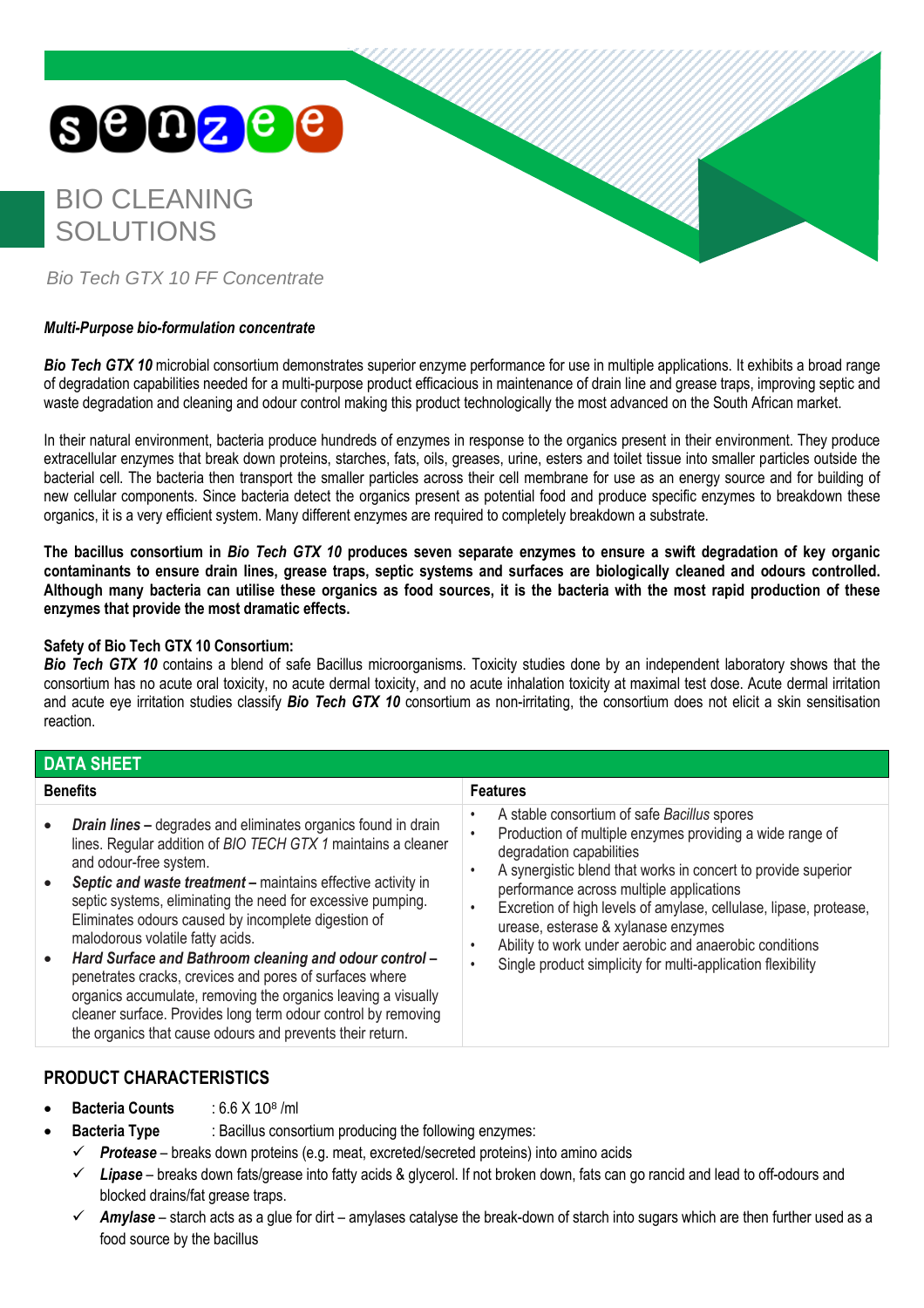- ✓ *Cellulase* breaks down cellulosic material
- ✓ *Urease* [catalyzes](http://en.wikipedia.org/wiki/Catalysis) th[e hydrolysis](http://en.wikipedia.org/wiki/Hydrolysis) of [urea](http://en.wikipedia.org/wiki/Urea) into break-down products.
- ✓ *Esterase* splits [esters](http://en.wikipedia.org/wiki/Ester) into an [acid](http://en.wikipedia.org/wiki/Acid) and an [alcohol](http://en.wikipedia.org/wiki/Alcohol) in a [chemical reaction](http://en.wikipedia.org/wiki/Chemical_reaction) with [water](http://en.wikipedia.org/wiki/Water_(molecule)) called [hydrolysis.](http://en.wikipedia.org/wiki/Hydrolysis) Esters have characteristic odours most of which are pleasant/fruity, however can also include onion/garlic and worse odours
- $\checkmark$  *Xylanase* help in breaking down plant cell walls.
	- $\circ$  What this means the bacillus use the multitude of enzymes produced to break down the components of malodour and staining to provide microbial cleaning at the smallest level of dirt/contamination.
- **Salmonella** : Not detected
- **Appearance** : Clear liquid
- **Fragrance** : Pleasantly perfumed

### **Dilution rates:**

**Bio Tech GTX 10 FF** is diluted 1:9 to produce an effective ready to use product, blend with soft water for 30 minutes and package under agitation. Label the RTU "Shake before use" as the biological spores may settle over time. The diluted *Bio Tech GTX 10 FF* conc. can be further diluted dependant on application to an additional maximum of 1:9 and needs to be used on the day – do not store. No need to rinse, leave to air dry.

## **Other suitable applications for Bio Tech GTX 10 FF:**

1. **FOOD WASTE – DOMESTIC & INDUSTRIAL:** reducing blockage of drains, pipes: treatment of effluent not on main drainage: reduction of odours and general purpose cleaning

| Area                                          | <b>Dilution</b> | <b>Initial Dose Rate</b> | <b>Regular Maintenance Rate</b> | <b>Method of Application</b>                       |
|-----------------------------------------------|-----------------|--------------------------|---------------------------------|----------------------------------------------------|
| <b>Effluent tanks and Cess</b><br><b>Pits</b> | As is           | 400g per typical house   | 100g per month                  | Through any convenient access<br>point e.g. toilet |
| Cess Pits                                     | As is           | 400g per typical house   | 100g per month                  | Through any convenient access<br>point e.g. toilet |
| Urinals                                       | As is           |                          | Spray twice daily               |                                                    |
| Bathroom                                      | 1:9             |                          | Daily cleaning                  | As per cleaning method                             |
| Drains                                        | As is           | 15g                      | 15g/month                       | <b>Direct</b>                                      |

## 2. **AGRICULTURE WASTE:** reduction of high solids/crusting of waste: liquefaction and cleaning (i.e. cowsheds, piggeries, poultry farms etc.)

| Area                 | <b>Dilution</b> | <b>Initial Dose Rate</b>      | <b>Regular Maintenance Rate</b>              | <b>Method of Application</b> |
|----------------------|-----------------|-------------------------------|----------------------------------------------|------------------------------|
| <b>Buildings</b>     |                 | 1kg per 10 tons animal weight | Weekly for two weeks, then 500gm per<br>week | Spray over surfaces          |
| <b>Floors</b>        | 1:9             | 1kg / $120m^2$                | 1kg / $120m^2$                               | Spray over surface           |
| <b>Effluent Pits</b> |                 | 1kg / 250 000 litres          | Weekly                                       | Spray over cone              |
| Ponds & Slurry Tanks |                 | 1kg / 250 000 litres          | Weekly                                       | Spray over cone              |

### 3. **SEWAGE PLANTS:** general aid to processing.

| Area                | <b>Dilution</b> | <b>Initial Dose Rate</b> | <b>Regular Maintenance Rate</b>    | <b>Method of Application</b> |
|---------------------|-----------------|--------------------------|------------------------------------|------------------------------|
| Trickling filters   | 1:9             | 1kg / 4,5 million litres | 500g / 4.5 million litres per week | Add to primary settling tank |
| Anaerobic digesters |                 | 500g / 45 000 litres     | Repeat for 3 days then per week    | Add to inflow pipe           |
| Retention ponds     |                 | 500g / 45 000 litres     | Repeat for 3 days then per week    | Add to inflow pipe           |
| Activated sludge    |                 | 500g / 45 000 litres     | Repeat for 3 days then per week    | Add to inflow pipe           |

4. **ABATTOIRS:** for easier handling of high protein/fats in concentrated areas